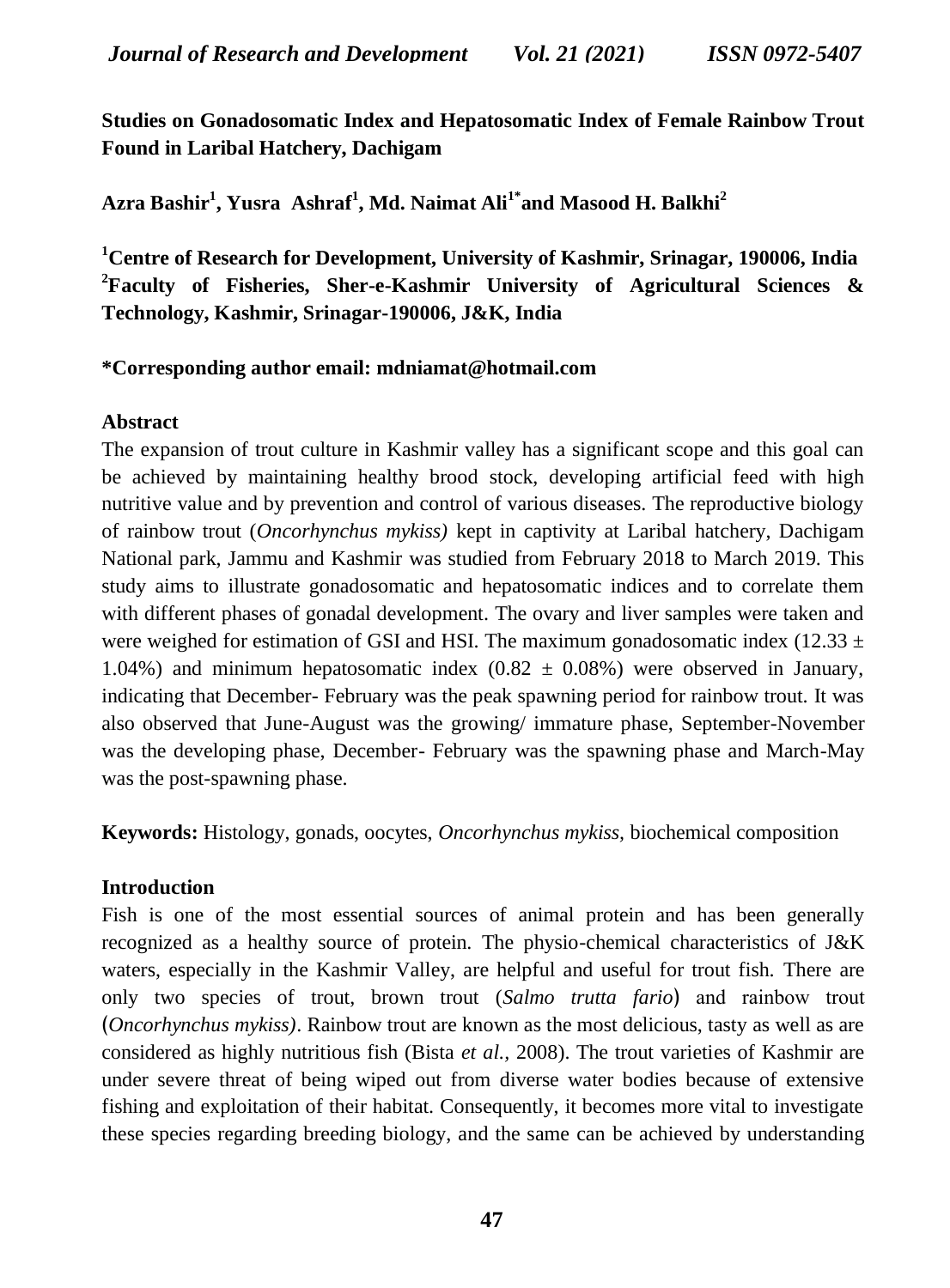the changes in gonado-somatic index and hepato-somatic index. According to Arruda *et al.,*  1993, the reproductive season of fish can be estimated by observing fluctuations in gonadosomatic index (GSI). GSI value has been considered by many workers in different fishes for determining spawning season and spawning frequency (Islam *et al.,* 2008; Ghaffari *et al.,* 2011; Sadekarpawar and Parikh, 2013 and Jan *et al.,* 2014). The study of HSI is also considered imperative by many workers because the liver produces vitellogenin (yolk precursor) which plays a significant role in the maturation of oocytes and is considered as a good indicator of stored energy and feeding activity of the fish (Tyler and Dunns, 1976). So keeping these facts in view, the present study has been designed to generate the data regarding gonado-somatic index and hepato-somatic index with respect to change in reproductive parameters of farmed female rainbow trout *Oncorhynchus mykiss*, so as to establish it as a potential culturable species and to implement fisheries management measures. The aim of this study is to contribute valuable information on the reproductive biology of *Oncorhynchus mykiss* which will be fruitful for the proper management of same species.

## **Material and method**

## **Study area**

Specimens of female brooders of rainbow trout were collected from Laribal hatchery, Dachigam, Srinagar. The place and species were selected on the basis of its availability, popularity, local's first choice, and above all its significant share in the local fish food market.

# **Collection of specimens and sampling**

The grown-up specimens of female rainbow trout within a range of length (24.20-39.80 cm) and weight (200-943g) were collected from Laribal trout hatchery, Dachigam which is 18.5 km away from University of Kashmir. The specimens were collected on second week of every month from February 2018 to March 2019; 8 female rainbow trout were sampled. The total length, total weight, morphological characters and phases of maturity stages were recorded for each specimen and then gonads and liver samples were weighed for recording their gonadosomatic indices as formulated by *Dias et al.,* (2005) and hepatosomatic indices formulated by Rajaguru (1992) and both were calculated as a percentage weight of ovary and liver to their total body weight.

# **Gonado-somatic and hepato-somatic index**

All the female fishes were dissected, gutted, washed and filleted. The samples of muscle, ovary and liver was collected and weighed. The gonado- somatic index (GSI) and hepatosomatic indices (HSI) was calculated as the percentage of gonad or liver respectively to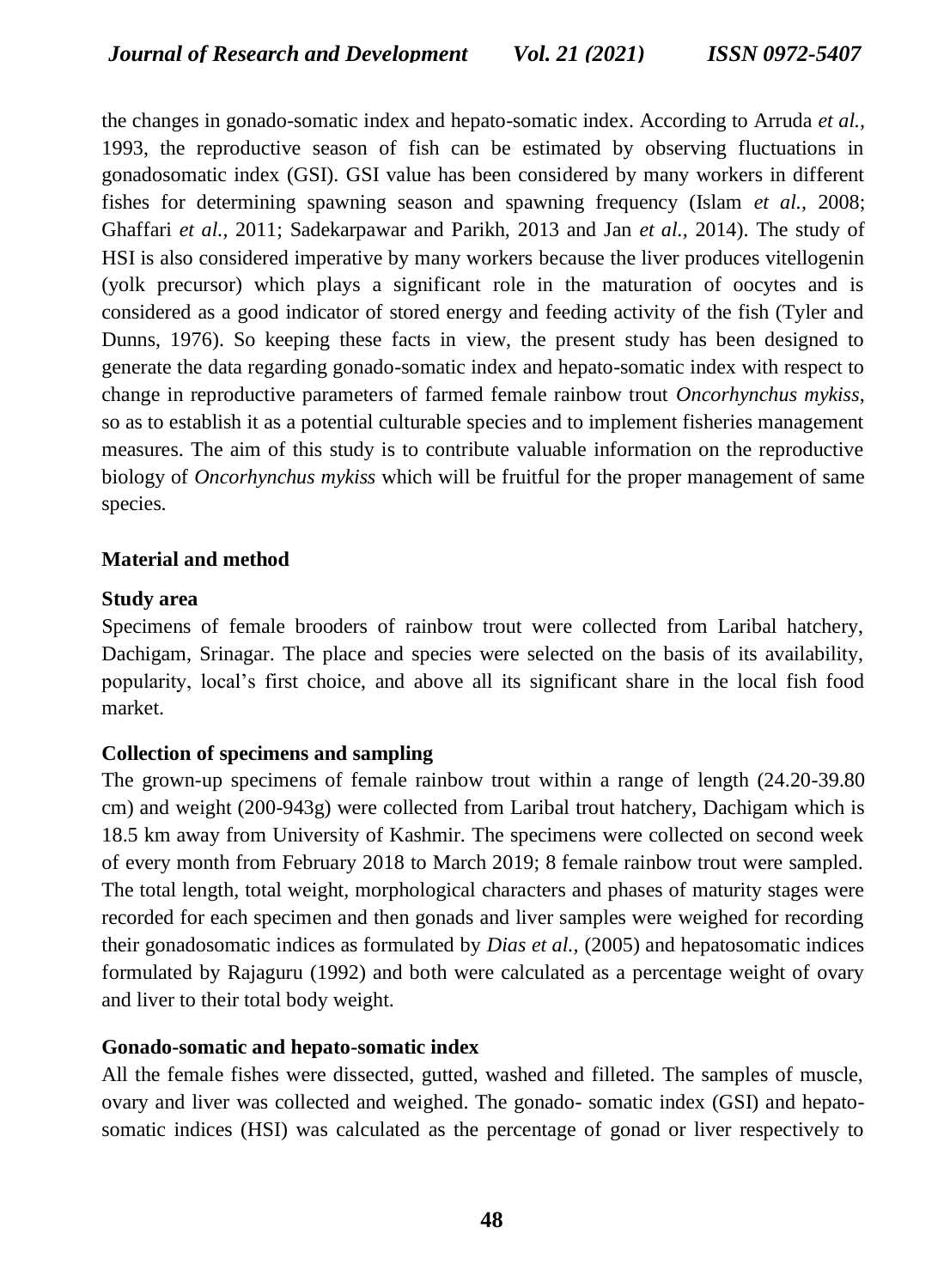total body weight. Abbreviated as GSI, the Gonado-somatic Index calculates the gonadal weight as a proportion of the overall body weight. The formula represents it:

## **GSI = [Total ovary weight/ total body weight] x 100**

It is a method to measure animal sexual maturity in relation to the growth of ovaries.

The HSI is classified as the ratio of liver weight to the body weight. It shows the state of an animal's energy reserve. It can be used to access the animal's health status as it decreases with unfavourable environmental requirements.

# **HSI = [Total liver weight/ total body weight] x 100**

## **Results**

On the basis of changes in gonadosomatic index, hepatosomatic index and morphohistological characteristics of oogenetic cells, the reproductive cycle was divided into four different phases which include:- immature phase, developing phase, spawning phase and post-spawning phase (**Table 1**).

# **Changes in gonado-somatic and hepato-somatic indices with respect to four different gonadal phase**

## **Immature Phase (June to August)**

In this phase slight percentage increment of mean gonadosomatic index was perceived  $(3.22 \pm 0.40\%)$ . The mean hepatosomatic index value calculated was  $(2.49 \pm 0.20\%)$ . In this phase, the average gonadosomatic index increased to  $3.22 \pm 0.40\%$  and the calculated value of hepatosomatic index was  $2.49 \pm 0.20\%$ .

## **Developing Phase (September to November)**

For the duration of developing phase (September- November), the mean gonadosomatic index gradually amplified from  $(3.22 \pm 0.40\%)$  to  $(8.13 \pm 0.61\%)$  However, the mean hepatosomatic index attained maximum value  $(1.76 \pm 0.25\%)$ .

## **Spawning phase (December to February)**

Throughout spawning phase ovaries were full of mature follicles and thus the mean gonadosomatic index attained maximum value (12.33  $\pm$ 1.04%). In contrast to that, during spawning phase, the significant decrease in hepatosomatic index was observed (0.82  $\pm$ 0.08%).

## **Post-spawning phase (March to May)**

During this phase the follicles full of yolk were reabsorbed. The mean gonadosomatic index was calculated as  $(2.12 \pm 0.13\%)$ . The mean hepatosomatic index was found to be  $(1.74 \pm 0.10\%)$ .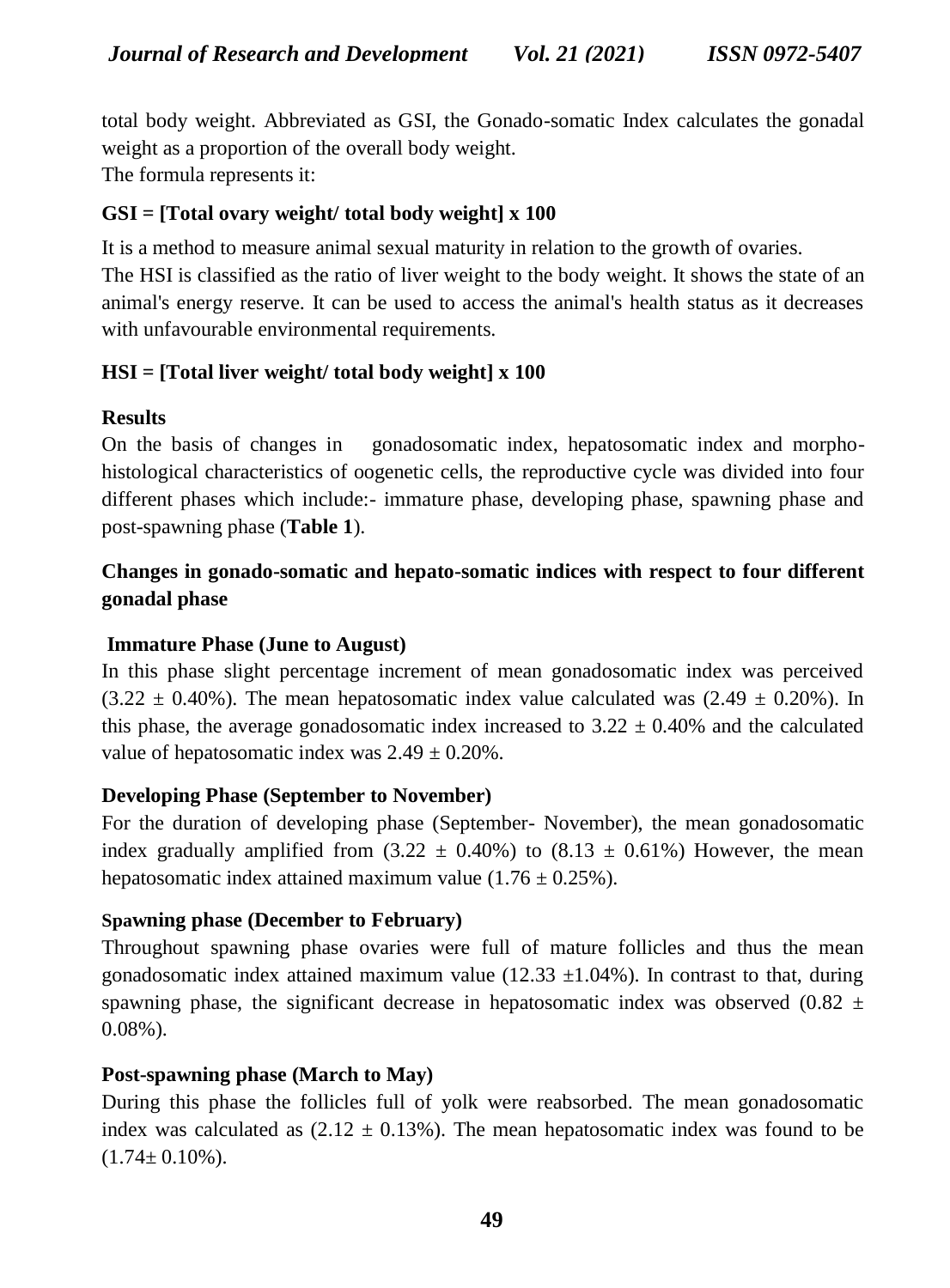| <b>Phase</b>                    | <b>Month</b> | <b>Sample</b><br>Size(n) | Weight $(g)$ Length | (cm                    | Ovary<br>Weight $(g)$ | <b>GSI</b>            | <b>Liver</b><br>weight $(g)$      | <b>HSI</b>     |
|---------------------------------|--------------|--------------------------|---------------------|------------------------|-----------------------|-----------------------|-----------------------------------|----------------|
| <b>Immature phase</b>           | Jun-Aug      |                          | 337.37 <sup>a</sup> | $28.69^{\rm a}$        | $10.32^a$             | $3.22^a$              | $8.31^{a}$                        | $2.49^{a}$     |
|                                 |              | 34                       | $+$                 | 土                      | 土                     | $+$                   | 土                                 | $\pm$          |
|                                 |              |                          | 12.67               | 0.48                   | 1.17                  | 0.40                  | 0.70                              | 0.20           |
| Developing phase                | Sep-Nov      |                          | $363.51^a$          | $31.06^{\overline{b}}$ | $30.09^{b}$           | $8.13^{b}$            | $6.30^{6}$                        | $1.76^{b}$     |
|                                 |              | 27                       | 土                   | $\pm$                  | $\pm$                 | $+$                   | $\pm$                             | $\pm$          |
|                                 |              |                          | 10.39               | 0.38                   | 2.78                  | 0.61                  | 0.88                              | 0.25           |
| <b>Spawning</b><br><b>Phase</b> | Dec-Feb      |                          | $547.92^b$          | $35.15^{\circ}$        | $68.25^{\circ}$       | 12.33 <sup>c</sup>    | $4.56^{\overline{c}\overline{b}}$ | $0.82^{\circ}$ |
|                                 |              | 18                       | 土                   | 土                      | $\pm$                 | $\pm$                 | 土                                 | $\pm$          |
|                                 |              |                          | 26.40               | 0.84                   | 6.60                  | 1.04                  | 0.58                              | 0.08           |
| <b>Post-spawning</b>            | Mar-May      |                          | $468.15^{\circ}$    | $33.20^{\rm d}$        | $9.53^{\text{a}}$     | $2.12^{\overline{a}}$ | $7.90^{ab}$                       | $1.74^{b}$     |
|                                 |              | 19                       | 土                   | 土                      | $\pm$                 | 土                     | 土                                 | $\pm$          |
|                                 |              |                          | 40.55               | 0.68                   | 0.72                  | 0.133                 | 0.81                              | 0.10           |

**Table 1: Comparison of GSI and HSI of ovary and liver in female rainbow trout with respect to four different reproductive phases**

The values shown are the mean  $\pm$  standard deviation of triplicates. Values in the same columns with different superscripts differ significantly ( $P < 0.05$ ). [The superscript a, b, c & d on mean values of different phases signifies that the mean values differ significantly ( $p <$ 0.05) while as same alphabetical superscript signifies that the mean values of two phases are non-significant ( $p > 0.05$ )to each other



**Figure 1: Graph depicting corresponding change in GSI and HSI with respect to different developmental stages**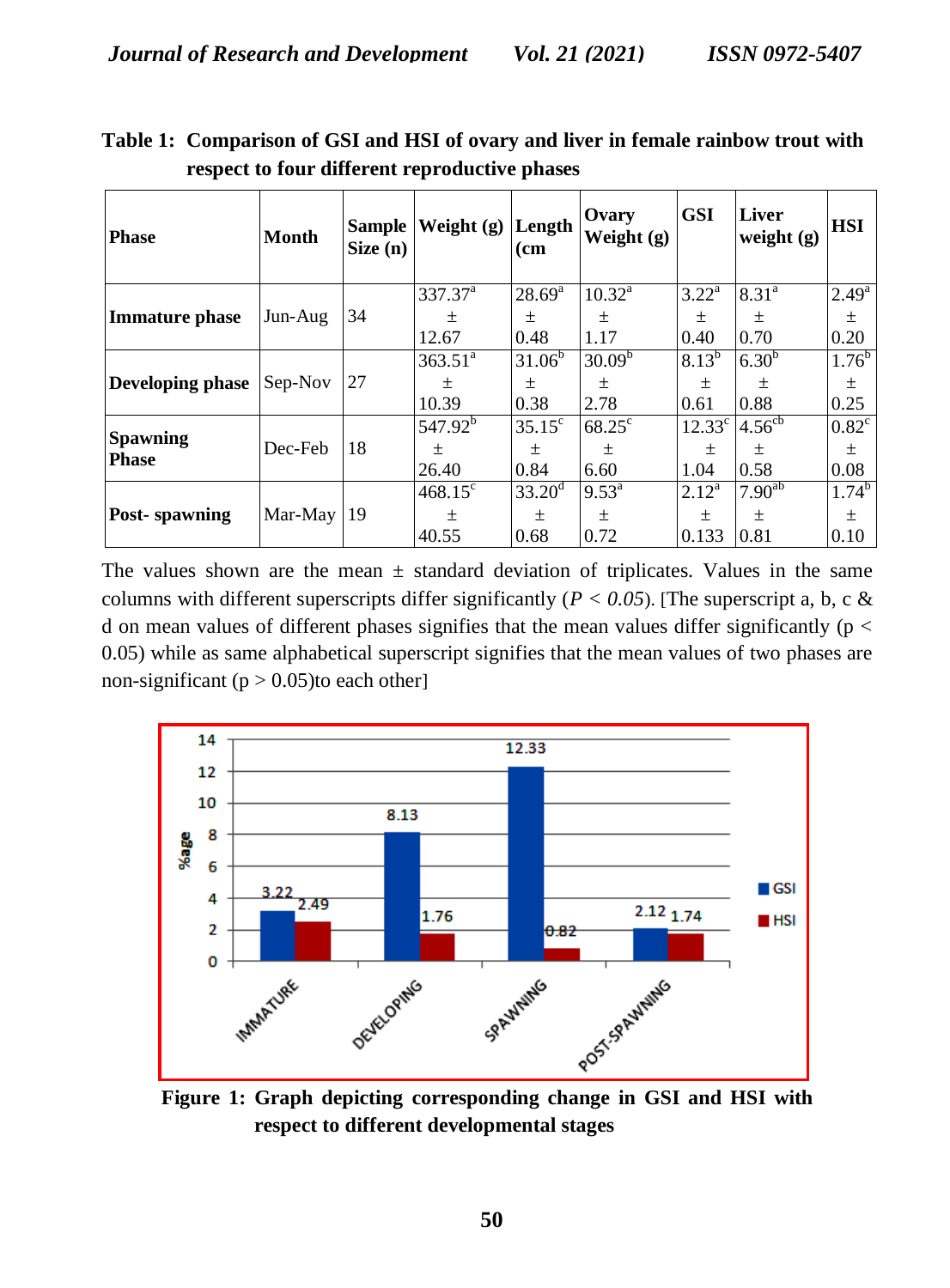#### **Discussion**

The reproductive condition of rainbow trout was accessed by calculating the gonadosomatic (GSI) and hepatosomatic (HSI) indices (**Figure 1**). Changes in the gonadosomatic index assist in determining the reproductive season by calculating the spawning season and spawning frequency of fish (Jan *et al.,* 2014). In rainbow trout, the low gonadosomatic indices were detected during the immature phase of reproduction (June to August) and the post-spawning phase (March to May). The significant decrease in the gonadosomatic Index from March onwards was due to the expulsion or reabsorption of mature oocytes. However, due to the slow accumulation of yolk granules, the gonadosomatic index increased slightly from November to February indicating the spawning period and the maximum GSI value was found in January pointing out maximum gonadal growth. The maximum value of GSI corresponds to the maximum spawning period. Thus, it verifies the close relationship between the two. Similarly, the study of the hepatosomatic index is also considered imperative by many researchers, because the liver produces vitellogenin (yolk precursor) which plays a significant role in the maturation of oocytes and is also a well-thought-out indicator of the amount of energy stored (Tyler and Dunns, 1976). The value of hepatosomatic index was lowest in the early spawning phase (December) possibly due to the transportation and accumulation of diverse nutrients and the yolk precursor (vitellogenin) from the liver to mature oocytes. The hepatosomatic index increased steadily during the growth phase and then reached its maximum value at the beginning of the developing phase (September). According to Christensen *et al.,* 1999, , hepatic metabolism increases due to the production of vitellogenin, that ultimately leads to an increase in the hepatosomatic index, possibly due to an increase in the size of the liver. Thus, this study confirms the inverse relationship between gonadosomatic index and hepatosomatic index, which means that the peak of the gonadosomatic index corresponds to the lowest value of the hepatosomatic index. This condition led to the assumption that vitellogenin mobilization and increased gonadal weight due to vitellogenin transport from the liver during gonadal maturation, resulted in liver weight loss (Zin *et al.,* 2011). The ANOVA test revealed that the female rainbow trout showed significant weight change  $(P < 0.05)$  in the ovary and liver during the four different phases of reproduction. However multiple comparisons by post hoc tests reveal significant mean GSI values  $(P < 0.05)$  between different phases but the comparison between the immature phase and the post-spawning phase illustrated in-significant mean GSI values  $(P = 0.18)$ . Similarly, post-hoc tests applied on mean HSI values illustrate significant values ( $P < 0.05$ ) between different phases but the comparison between developing phase and post-spawning phase exemplify in-significant mean HSI values  $(P = 0.95)$ .

#### **Conclusion**

The present study contributes valuable knowledge in the field of fisheries for their proper management by providing the information about breeding biology of female rainbow trout.